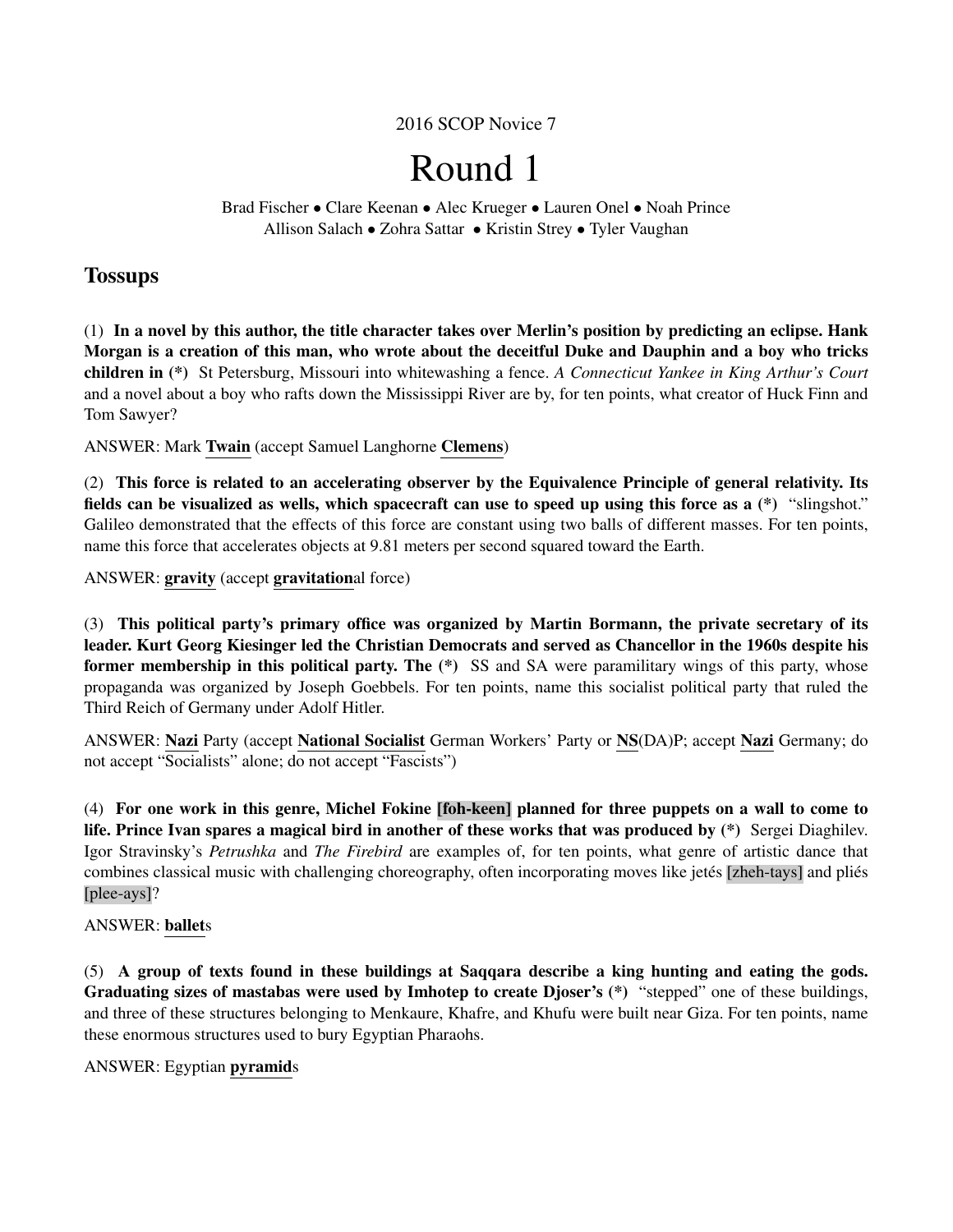(6) These mathematical objects are the solutions to ordinary differential equations, which relate them with their derivatives. Composition of these objects make the codomain of one of them the domain of the other. The (\*) vertical line test can easily determine whether a given graph describes one of these objects. For ten points, name this mathematical term for a relation in which every input has exactly one possible output, often written in "f of x" form.

# ANSWER: functions

(7) A character in this novel grows to over ten feet tall after being put on a stretching machine, since he had tried to appear on TV by using a shrink ray. The title character of this novel is deemed more virtuous than children like Mike (\*) Teavee and Augustus Gloop after he opens a Whipple-Scrumptious Fudgemallow Delight. For ten points, name this Roald Dahl novel in which Willy Wonka entrusts his Oompa-Loompas to the title boy after he finds a golden ticket.

ANSWER: Charlie and the Chocolate Factory (do not accept Willy Wonka and the Chocolate Factory)

(8) On this date in 1929, Albert Kachelleck, the Gusenberg brothers, and four other members of Bugs Moran's gang were killed, probably on the orders of (\*) Al Capone. This Christian feast day celebrates a saint who, according to legend, broke Roman law by performing weddings for soldiers. A Prohibition-era gangster massacre took place on, for ten points, what holiday now often celebrated with flowers and written expressions of love?

ANSWER: February 14 (accept St Valentine's Day or St Valentine's Day Massacre)

(9) After this event, critics complained that a two-year timeline has not yet begun because no "official notice" was given that Article 50 would be invoked. In its aftermath, Nigel Farage stepped down as a party leader and (\*) Theresa May replaced David Cameron as Prime Minister. Stock markets plunged after news broke of, for ten points, what June 2016 public referendum that decided to end a country's participation in a European political community?

ANSWER: Brexit (accept descriptions of the United Kingdom's June 2016 referendum to leave the European Union; accept equivalents, like **Britain's vote** to **leave the EU**; prompt on partial answers)

(10) Three atoms of this element are present in acetone, the simplest ketone; one of those atoms is double bonded with oxygen. This element's four valence electrons allow it to form four bonds with other elements. This element's allotropes include (\*) diamond, graphite, and stable nanotubes, and its 14-amu isotope is used in radiometric dating. For ten points, name this element, the focus of organic chemistry, with atomic number 6 and atomic symbol C.

ANSWER: carbon (accept C before it is read)

(11) Characters with this profession include Ornstein, the captain of Gwyn's Four in *Dark Souls*. In a 2014 game partially titled for this profession, players fight the Order of No Quarter and use a shovel as a weapon. In *Hearthstone*, taunt minions can be (\*) killed by the battlecry of a Black one of these warriors, who says "None shall pass" in reference to a skit from *Monty Python and the Holy Grail*. For ten points, name this class of warriors that, in video games, often fight dragons with swords.

ANSWER: knights (accept Dragon Slayer before "Order of No Quarter" is read)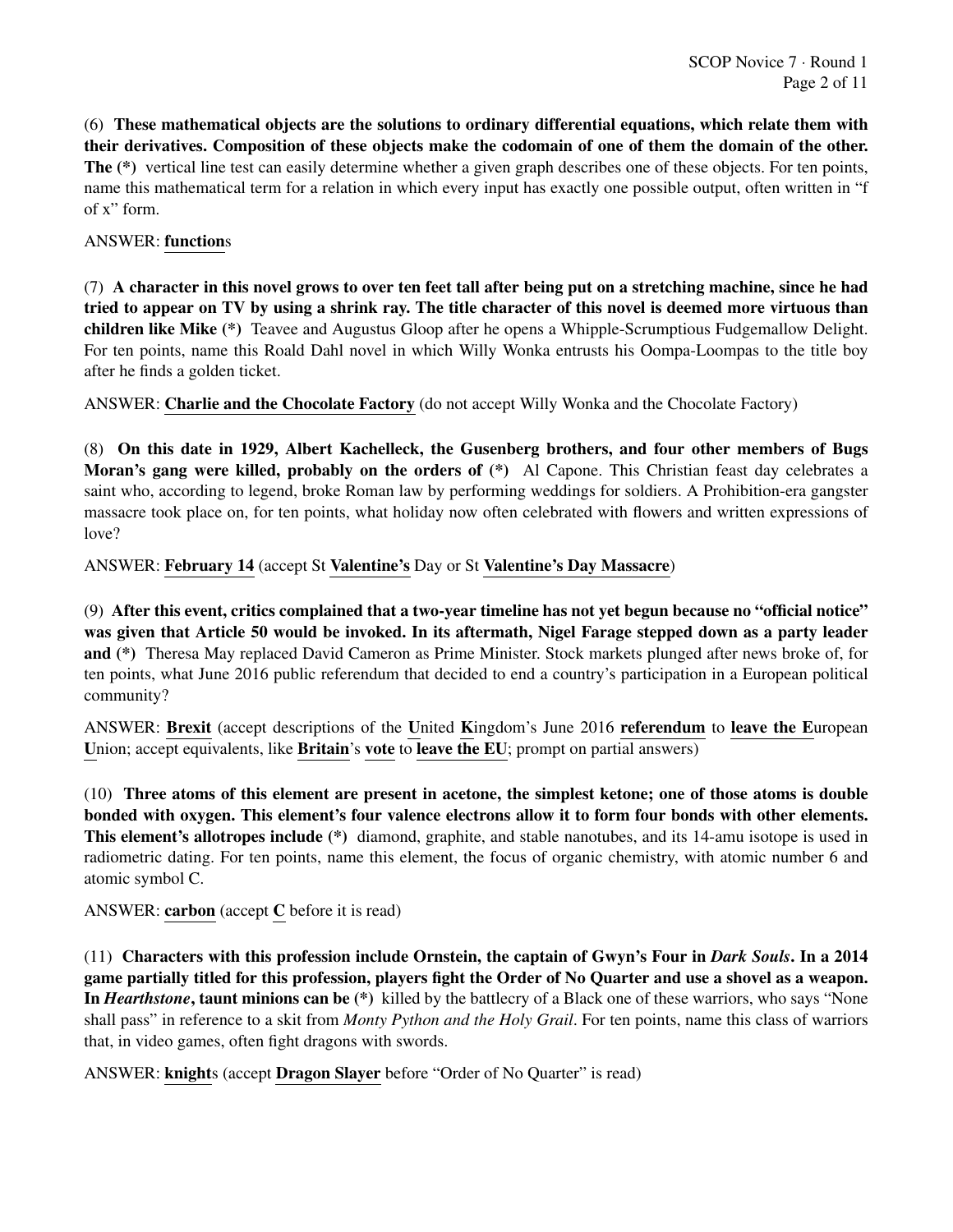(12) This biblical figure's father described him as either a "fruitful vine" or a "wild donkey's foal," and he was thrown in jail for refusing the romantic advances of Potiphar's wife. This man slipped a silver cup into a bag of grain belonging to his brother, (\*) Benjamin. This man's brothers, including Gad and Judah, sold him into slavery out of jealousy, since he was the son of Rachel and the favorite of his father, Jacob. For ten points, name this biblical man who owned a beautiful coat.

# ANSWER: Joseph

(13) This country is home to the Turpan Water System, which collects runoff from the Flaming Mountains. Monks in this country accidentally altered the dangerous confluence of three rivers when they created a giant stone statue to bless sailors traversing it. A tomb for one leader of this country contained a (\*) mercury river and an army of Terracotta soldiers. The Leshan Buddha is located in, for ten points, what country, which was historically defended by its Great Wall?

ANSWER: People's Republic of China (accept Middle Kingdom; accept Zhongguo)

(14) This author told a flower that "beauty is its own excuse for being" in "The Rhodora." A "transparent eyeball" absorbs all the world has to offer in one of this man's essays, and a speech he gave at Harvard was published as "The (\*) American Scholar." This author wrote that "a foolish consistency is the hobgoblin of little minds" and rented the use of a pond to his friend, Henry David Thoreau. For ten points, name this Transcendentalist author of the essays "Nature" and "Self-Reliance."

ANSWER: Ralph Waldo Emerson

(15) A failure to complete this project was remedied by Scotland's 1707 union with England, as Scottish financiers failed to complete it at the Gulf of Darien. When this project was completed in 1914, it incorporated ´ a valley through the Gaillard Cut, the man-made (\*) Gatun Lake, and a series of three locks into a 48-mile long structure. For ten points, name this engineering project that cut across Central America to connect the Atlantic and Pacific Oceans.

# ANSWER: Panama Canal

(16) One of these events radiates from Eltanin and Rastaban and is produced by Earth's intersection with Giacobini-Zinner's debris path. Another of these events appears to originate from the constellation Perseus, as seen from the (\*) ground, and occurs each year in August. The Draconids and Perseids are examples of, for ten points, what brilliant celestial displays in which hundreds of "shooting stars" appear?

# ANSWER: meteor showers

(17) In a painting by this artist, five peasants gather around the title food under the light of a single lantern. This man painted a yellow restaurant in *Cafe Terrace at Night ´* , and this artist of *The Potato Eaters* also painted a series of (\*) *Sunflowers* while living in Arles. This man painted the village of Saint-Rémy [son-ray-mee] under a swirling sky while institutionalized for cutting off his own ear. For ten points, name this Dutch painter of *Starry Night*.

# ANSWER: Vincent Willem van Gogh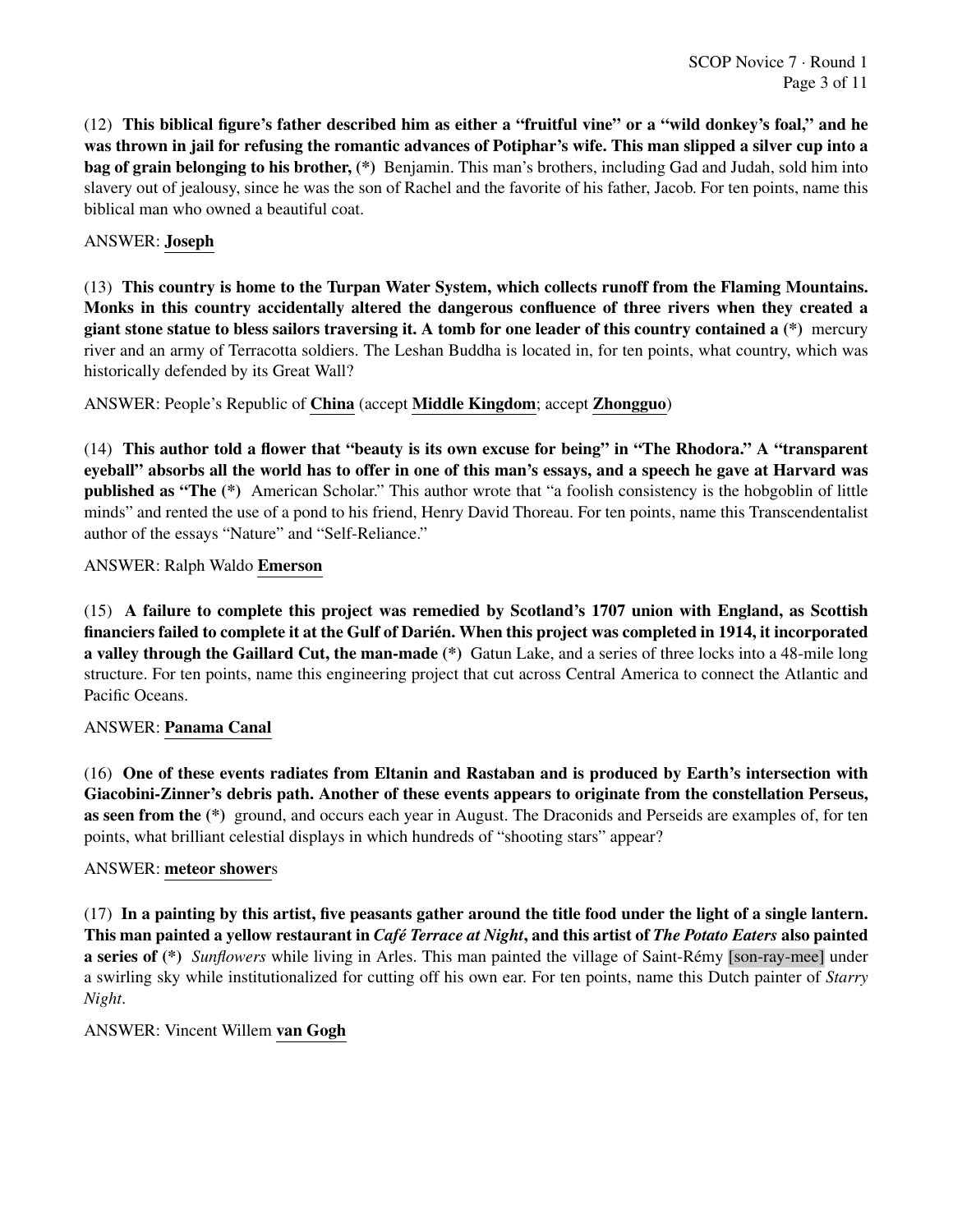(18) These plastids contain translocons called Tic and Toc, and replicate independently in the mesophyll of leaves. Within these double-membraned organelles, a fluid called (\*) stroma surrounds grana, stacks of thylakoids that carry out light-dependent reactions. For ten points, name these cell organelles that contain chlorophyll, a green pigment that helps conduct photosynthesis.

# ANSWER: chloroplasts

(19) In a short story written in this language, the book *The Combed Thunderclap* is kept in an infinite library of hexagonal rooms. A poet wrote in this language that "tonight I can write the saddest lines" as part of his (\*) *Twenty Love Poems and a Song of Despair*. *The Garden of Forking Paths* is a collection in, for ten points, what language that was used by Jorge Luis Borges and Pablo Neruda, writers from Argentina and Chile?

# ANSWER: Spanish (accept Español)

(20) A wagon train retreating from this battle was caught at Monterey Pass, though George Meade couldn't catch up to inflict serious damage. On the last day of this battle, Lewis Armistead broke the enemy line at "the Angle," a spot now commemorated as the  $(*)$  "High Water Mark of the Confederacy," and Pickett's Charge failed to turn the tide of this July 1863 battle. For ten points, name this battle of the Civil War, whose site was made a cemetery by President Lincoln in a famous address.

ANSWER: Battle of Gettysburg (accept Gettysburg Address)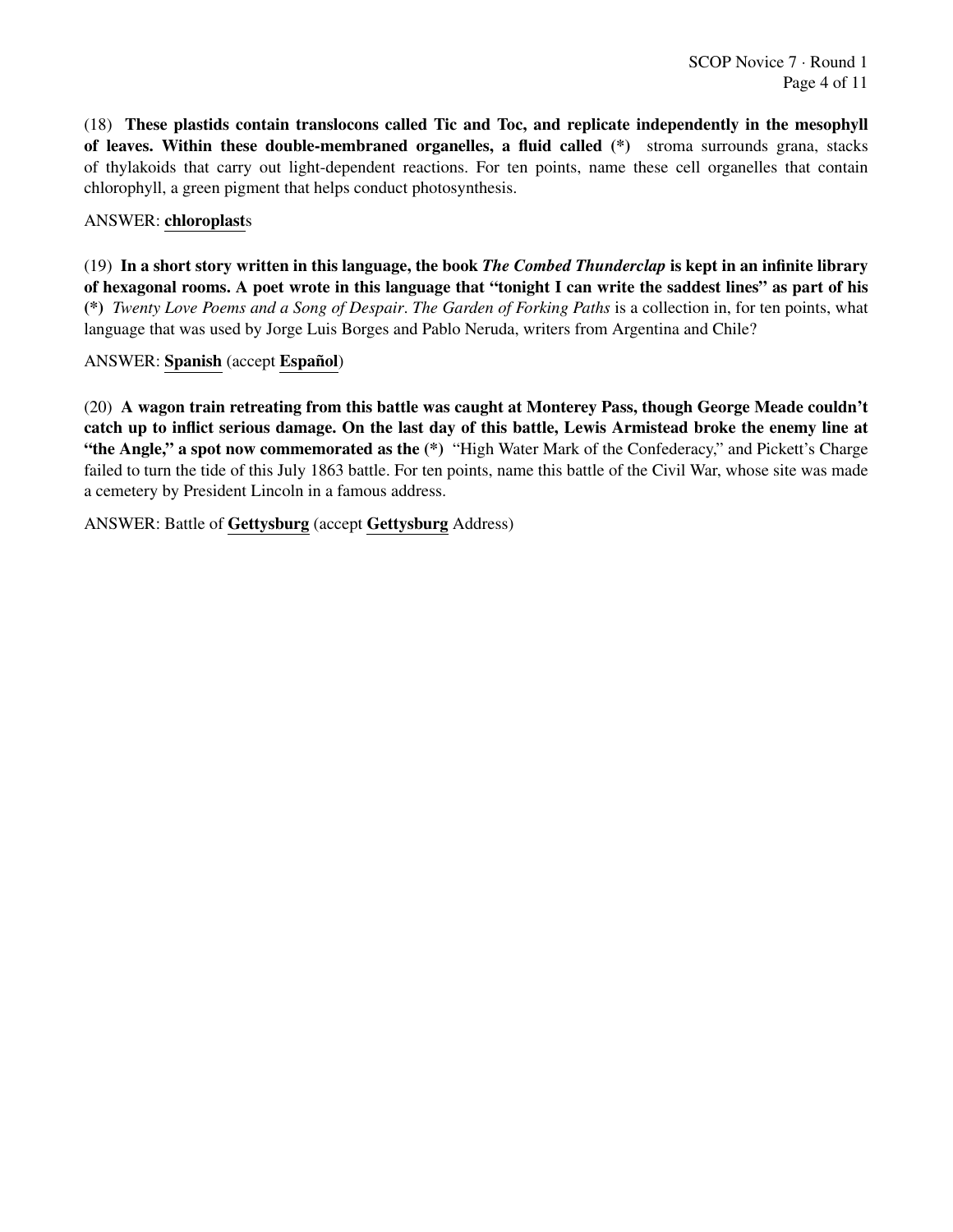# Bonuses

(1) In June 1976, thousands of high school students in Soweto, a township outside this city, protested the use of Afrikaans as the official teaching language, and over 100 protesters were killed by police. For ten points each,

Name this city, the largest in its country. Soweto was officially incorporated into this city in 2002.

# ANSWER: Johannesburg

Johannesburg is the largest city in this African country, where Afrikaans was supported by the controlling government as part of an official state policy of racial segregation called Apartheid.

# ANSWER: South Africa

This late President of South Africa and Nobel Peace Prize winner lived in Soweto until his 1962 arrest and transfer to Robben Island; he briefly returned to Soweto after his 1990 release from prison.

# ANSWER: Nelson Mandela

(2) For ten points each, give the following about the Middle Eastern religion Zoroastrianism.

In the Zoroastrian depiction of this event, Ahura Mazda formed Gayomard and six Amesha Spentas, divine immortals who carried out this process. In Christianity, this process took place over six days, as told in the opening chapter of Genesis.

ANSWER: creation of the Earth (accept "universe" or "heavens" in place of "Earth")

The Zoroastrian *Vendidad* provides instructions for disposing of these things. To prevent contamination of the earth or of fire, these objects should be left on Towers of Silence for removal by scavenging birds.

ANSWER: dead bodies (accept corpses or equivalents)

Zoroastrianism was the dominant religion of this Middle Eastern region until it was conquered in the seventh century by the Rashidun Caliphate. This region roughly corresponds with modern Iran.

# ANSWER: Persia (accept Sasanian Empire)

(3) For ten points each, give the following about Young's double slit experiment.

The double slit experiment starts by shining light through a single slit and noting the effects of this phenomenon, in which light spreads as it passes through the hole.

# ANSWER: diffraction

The interference pattern demonstrated in the two-slit phase of the experiment showed that these quantum units of light displayed wave properties.

# ANSWER: photons

The double slit experiment provided evidence of the duality of light, that light can be described as behaving both as waves and as these small fragments of matter. Electrons, neutrons, and photons are often described as these objects.

ANSWER: particles (accept elaborations, like (sub)atomic particles)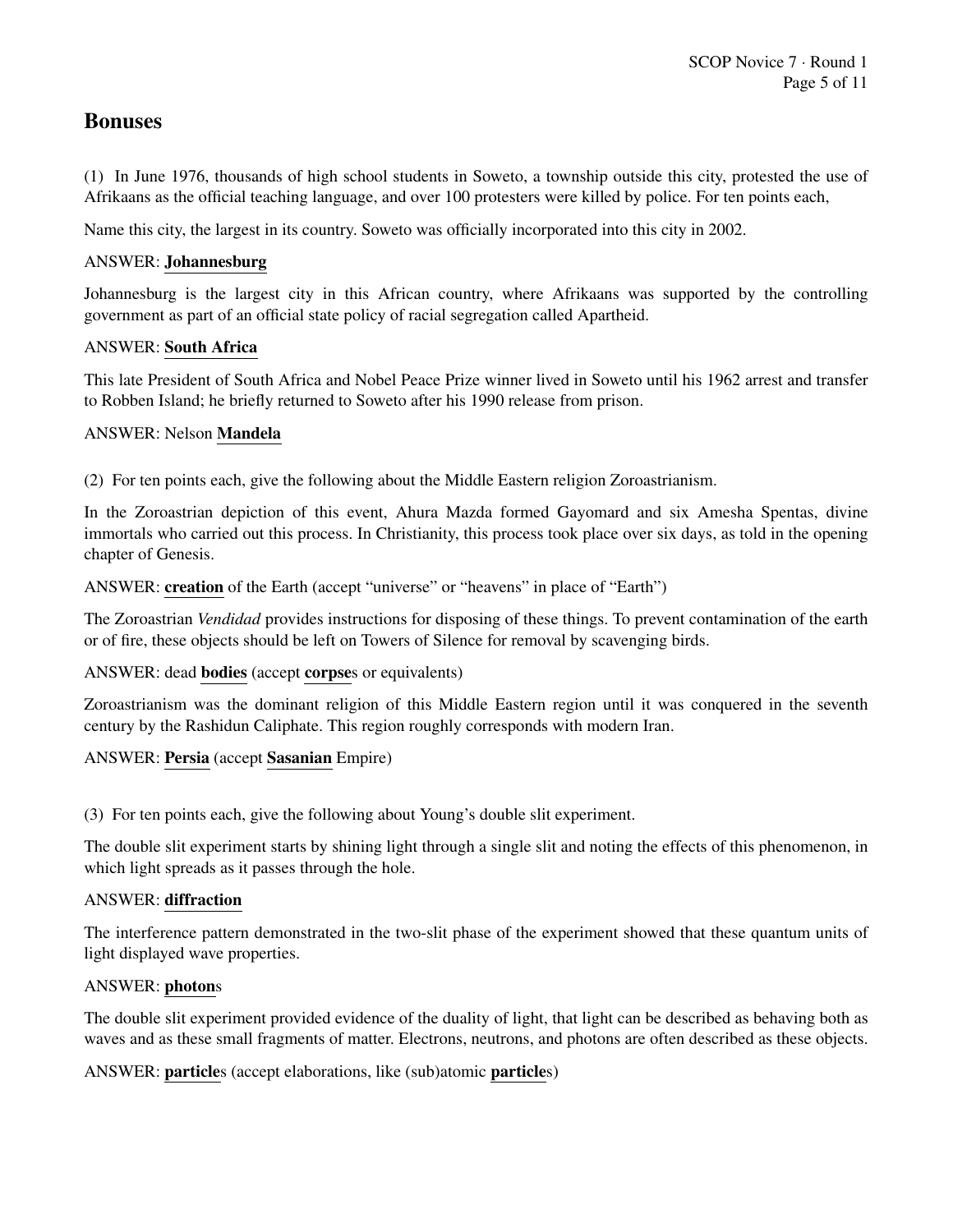(4) For ten points each, answer the following about literary forests.

Madame Ranevskaya's land is purchased by Lopakhin, who chops down all of her trees, in *The Cherry Orchard*, a play by this Russian playwright of *Uncle Vanya*.

#### ANSWER: Anton Pavlovich Chekhov

This English literary character, who appears in novels by Howard Pyle and Sir Walter Scott, lives in Sherwood forest with his "Merry Men," who help this man rob the rich to feed the poor.

#### ANSWER: Robin Hood (accept Robin of Locksley; prompt on partial answer)

Robin Hood appears as "Locksley" in this Sir Walter Scott novel, in which the title knight jousts with the Black Knight, who is King Richard in disguise, and helps save Rebecca and Lady Rowena.

#### ANSWER: Ivanhoe

(5) For ten points each, answer the following about references to hip-hop and musicals in Lin-Manuel Miranda's hip-hop musical, *Hamilton*.

The *Hamilton* song "Ten Duel Commandments" is a direct adaptation of this rapper's work. After this rapper's death in a 1997 shooting, his tracks "Hypnotize" and "Mo Money Mo Problems" reached number one on the Billboard Hot 100.

#### ANSWER: The Notorious B.I.G. (accept Biggie Smalls or Christopher Wallace; prompt on Smalls)

Another shoutout to Biggie Smalls is Alexander's spelling of his own name during this third song in *Hamilton*, in which he notes "I'm just like my country, I'm young, scrappy, and hungry."

#### ANSWER: My Shot

In "Right Hand Man," George Washington introduces himself as "the model of" one of these military leaders, as does Stanley in a patter song in Gilbert and Sullivan's *Pirates of Penzance*.

ANSWER: Modern Major General (prompt on "Major General" but not major or general)

(6) On the night of this battle, a lawyer sailed to an enemy ship to negotiate the release of Dr. William Beanes. For ten points each,

Name this September 1814 battle in which a "star fort" overlooking Baltimore Harbor survived a night of shelling relatively unscathed.

#### ANSWER: Battle of Fort McHenry (prompt on Battle of Baltimore)

The Battle of Fort McHenry took place during this war between the United States and Great Britain. This war ended with the Treaty of Ghent.

#### ANSWER: War of 1812

This aforementioned lawyer was held on a British ship for safety during the shelling of Fort McHenry. The sight of an American flag above the Fort inspired him to write a poem now used in the American national anthem.

#### ANSWER: Francis Scott Key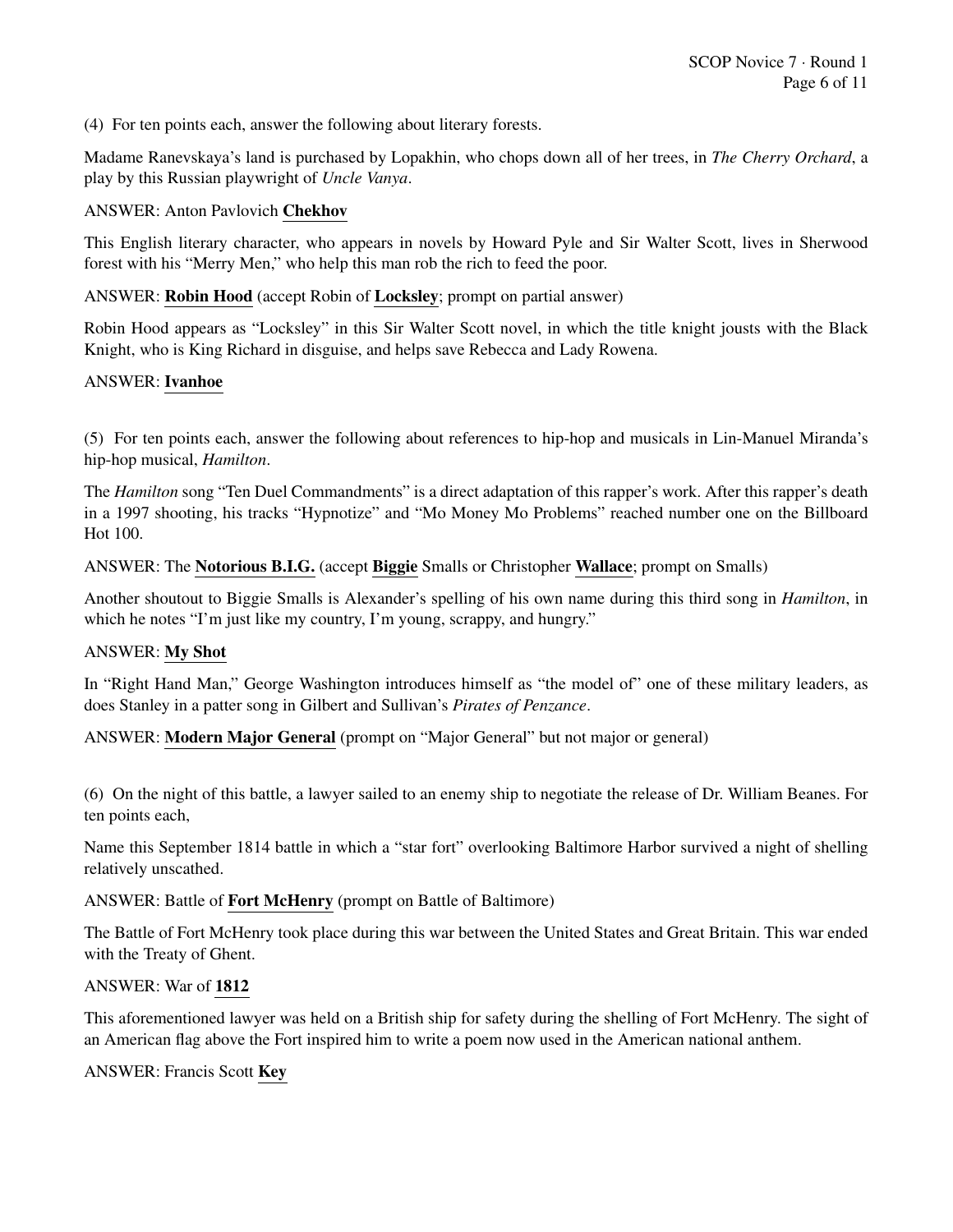(7) Free radicals catalyze a reaction that converts this compound into a diatomic form; as a result, this compound can be depleted from the atmosphere through certain air pollution. For ten points each,

Name this triatomic form of oxygen, which provides atmospheric protection against harmful solar radiation.

#### ANSWER: **ozone** (prompt on  $O_3$ )

A protective layer of ozone exists in this region of Earth's atmosphere, which lies just above the troposphere.

#### ANSWER: stratosphere

Ozone in the stratosphere absorbs radiation in this band of the electromagnetic spectrum; as a result, temperatures are higher at the top of the stratosphere than they are at the bottom. This type of radiation has wavelength just shorter than that of visible light.

# ANSWER: ultraviolet radiation (accept UV)

(8) This man wrote a poem in which "under a spreading chestnut tree / the village smithy stands" and another in which a historical pilgrim seeks the love of Priscilla Mullins. For ten points each,

Name this early American poet of historically-inspired poems like "The Courtship of Miles Standish" and "The Village Blacksmith."

# ANSWER: Henry Wadsworth Longfellow

Longfellow wrote about this American hero, a silversmith who rode to Lexington and Concord, Massachusetts to warn the colonists that the British were coming.

# ANSWER: Paul Revere (accept Paul Revere's Ride)

Longfellow also wrote a fictionalized "Song of" this Mohawk leader, who marries Minnehaha and lives "by the shores of Gitchee Gumee."

# ANSWER: Hiawatha (accept Song of Hiawatha)

(9) This group of disorders commonly manifests as an aversion to spiders, open spaces, the number 13, or heights. For ten points each,

Give this general term for anxiety disorders from the Greek for "fear."

#### ANSWER: phobias

This phobia is often described as the fear of open spaces, since this term comes from the Greek for "fear of public square." Officially, this term refers to any anxiety stemming from the inability to escape an unsafe environment.

#### ANSWER: agoraphobia

In 1920, Rosalie Rayner and this behavioral psychologist experimented on "Little Albert," creating a conditioned fear of a white rat, and inadvertently made the child afraid of all furry objects.

# ANSWER: John Watson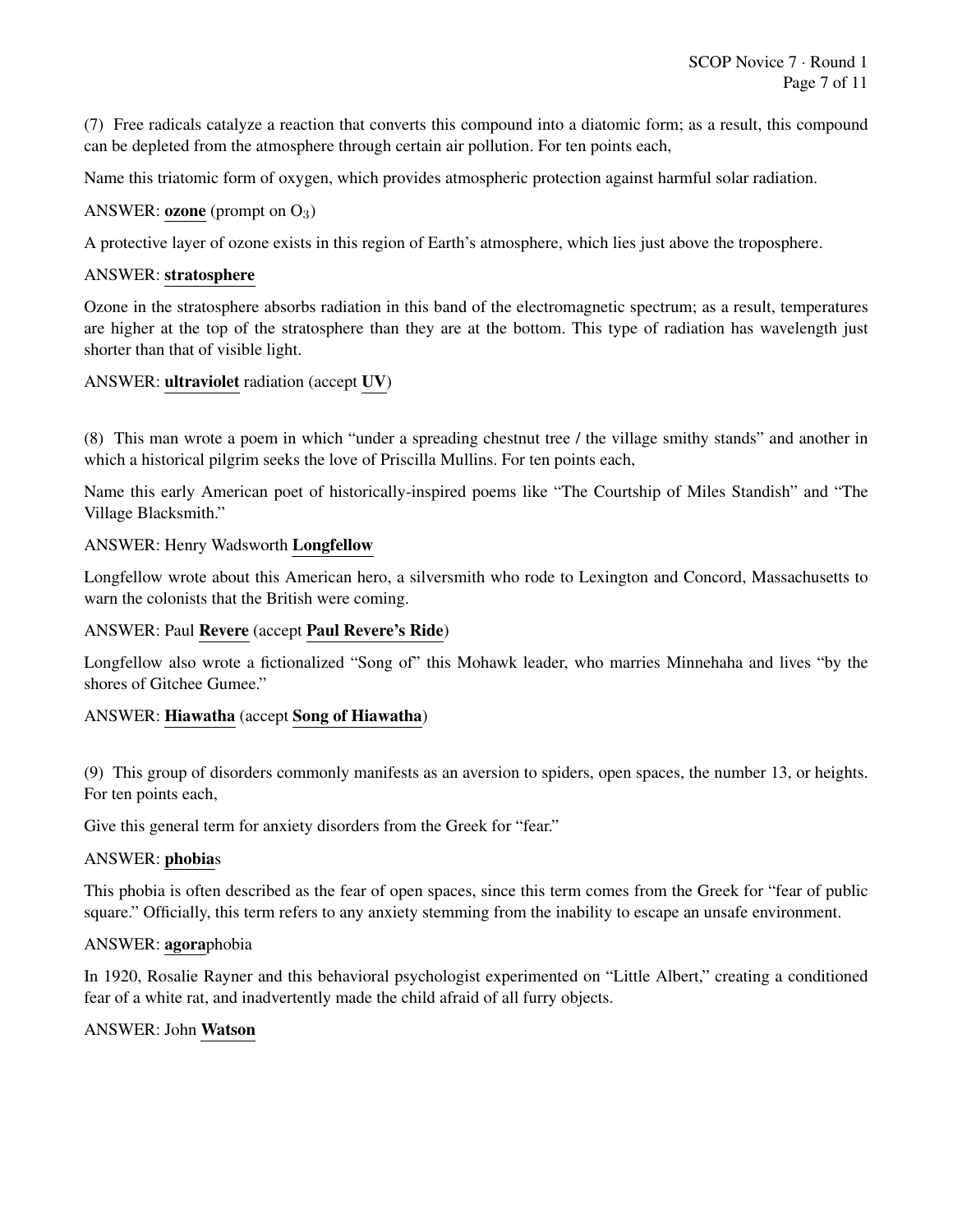(10) A painting is said to adhere to this principle if a rectangle drawn in the painting features something interesting 61.8% of the way along it. For ten points each,

Name this aesthetically pleasing ratio, expressed as the mathematical constant phi [fee], that is common in classical artwork.

ANSWER: golden ratio (accept golden mean or golden proportion or golden section or golden cut; accept divine in place of "golden" in all answers)

In keeping with the golden ratio, a little more than the top half of this Diego Velazquez painting is taken up by the ceiling and back wall of the room, dominating the small scene of the Infanta Margarita Teresa and her maids of honor.

# ANSWER: Las Meninas (accept The Ladies in Waiting)

Despite hundreds of arguments otherwise, the Parthenon on this city's Acropolis was not in any way designed with the golden ratio in mind.

#### ANSWER: Athens

(11) For ten points each, answer the following about the numbers three, five, and seven.

Three, five, and seven can be the side lengths of one of these three-sided polygons, because the sum of the smaller two is greater than the third.

#### ANSWER: (scalene) triangle (accept triangle inequality)

Seven is greater than five and five is greater than three. Because the "greater than" relation has this property, you can assume that seven is greater than three, as well.

# ANSWER: transitive property (accept word forms like transitivity)

Three, five, and seven are the only set of three of these numbers that are two apart from each other. In 2013, Yitang Zhang announced a monumental proof toward answering whether there are infinitely many pairs of these numbers that are two apart, like eleven and thirteen.

# ANSWER: prime numbers (accept twin primes)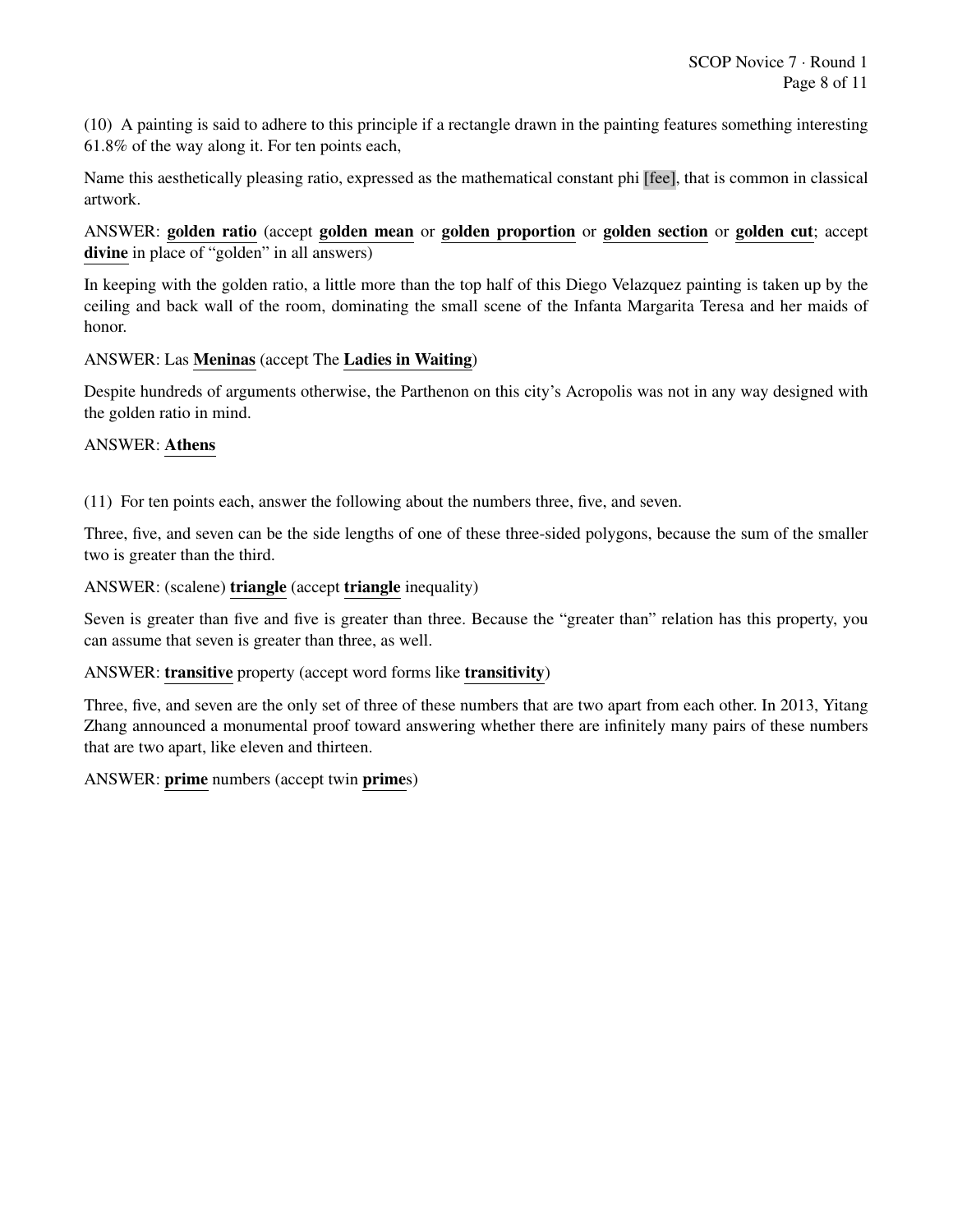(12) This advocate for landmine removal was killed in August 1997, a week before Mother Teresa's death. For ten points each,

Name this member of the British royal family, the first wife of Prince Charles. After her death, Elton John re-wrote the song "Candle in the Wind" as a tribute.

# ANSWER: Princess Diana

Princess Diana was killed in this sort of accident. An official investigation blamed the intoxicated Henri Paul for causing it, rather than the paparazzi who had pursued Princess Di.

ANSWER: car crash (accept equivalents that automobile accidents)

The car crash took place in a tunnel near the Pont de l'Alma bridge in this European city.

# ANSWER: Paris

 $(13)$  Charles Darnay is sentenced to be executed for the crimes of the Marquis St Evrémonde [mar-KEE son-tehvray-MOND] and his family in this novel, which is set in London and Paris. For ten points each,

Name this novel about the French Revolution, in which Sydney Carton's love for Lucie prompts him to take advantage of his physical similarity to Charles and replace him at the guillotine.

#### ANSWER: A Tale of Two Cities

In *A Tale of Two Cities*, this woman encodes the names of those condemned to the guillotine in her knitting, and conspires to have Charles Darnay killed.

ANSWER: Madame Therese Defarge (both names required; accept Therese Defarge; prompt on "Defarge")

This author of *The Old Curiosity Shop* and *Oliver Twist* wrote *A Tale of Two Cities*.

# ANSWER: Charles John Huffam Dickens

(14) One of these instruments made by Stradivarius was owned by Jacqueline du Pre, who disliked it for its unpredictability. For ten points each,

Name this large string instrument. It provides the lowest range in a traditional string quartet and the second-lowest range in many orchestras, behind only the double bass.

#### ANSWER: violoncello

The Davydov Stradivarius cello once played by Jacqueline du Pre now belongs to this Chinese-American cellist, possibly the most popular classical musician in America.

# ANSWER: Yo-Yo Ma

Yo-Yo Ma has used the Davydov to play this Camille Saint-Saëns [san-sons] piece for cello and piano, the 13th movement of *The Carnival of the Animals*.

# ANSWER: The Swan (accept Le Cygne)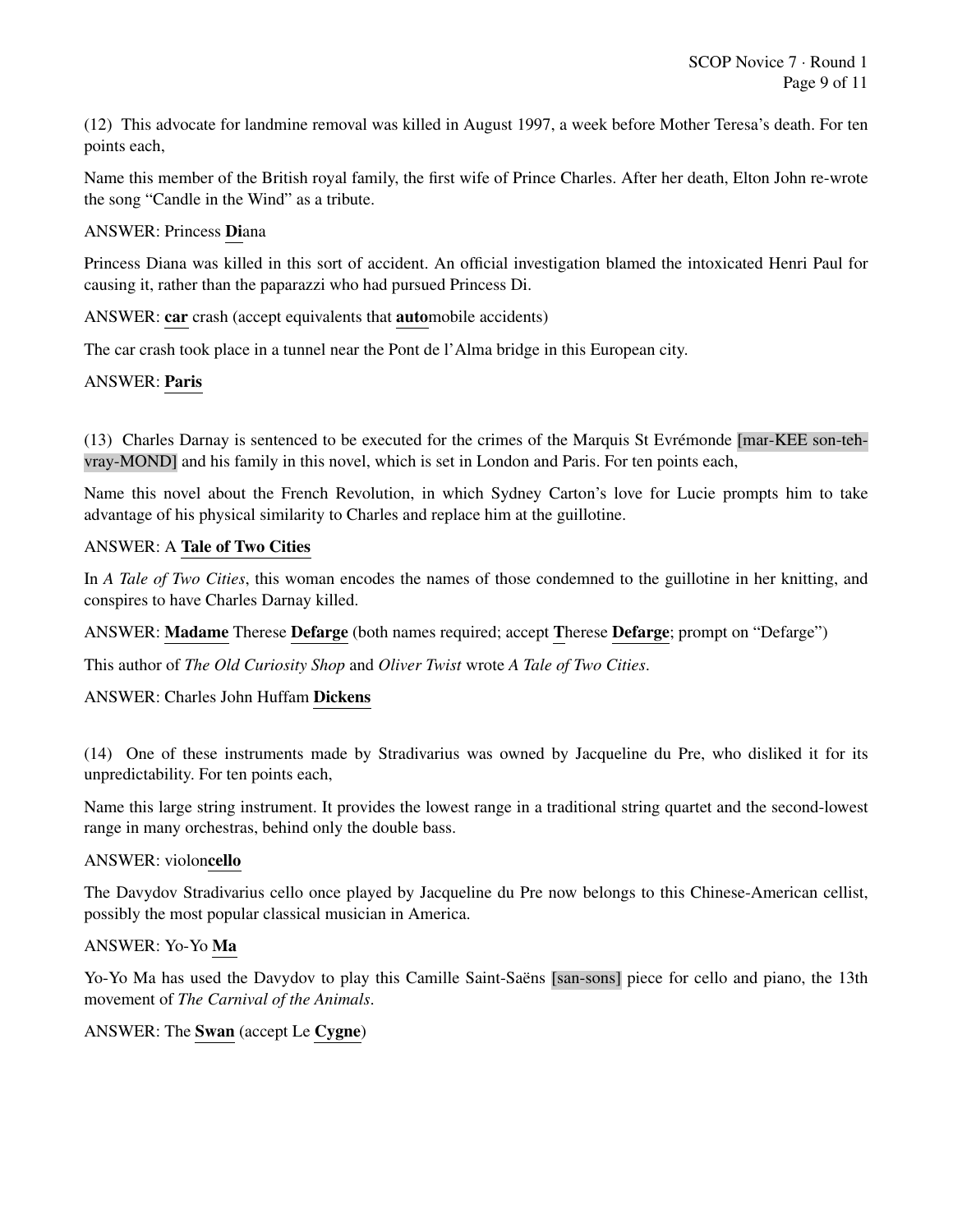(15) Bosons are not subject to this principle because they have symmetric wave functions. For ten points each,

Name this principle of quantum mechanics, named for an Italian scientist, which dictates that two fermions cannot share the same quantum state.

#### ANSWER: Pauli exclusion principle

The primary use of the Pauli exclusion principle describes the positioning of these negatively-charged particles around the nucleus of an atom.

#### ANSWER: electrons

Electrons, like all fermions, have a half-integer value for this quantity, one of the four quantum numbers. This quantity describes the angular momentum of a particle.

#### ANSWER: spin (prompt on  $m_s$ )

(16) According to legend, this man ordered Frederic Remington to remain in then-quiet Cuba, telling him "you furnish the pictures, and I'll furnish the war." For ten points each,

Name this owner of the *New York Journal*, a rival paper of Joseph Pulitzer's *New York World* in the late 19th century.

#### ANSWER: William Randolph Hearst

Hearst and Pulitzer's newspapers engaged in this "colorful" form of sensationalist journalism, using catchy headlines instead of soundly-researched facts to attract readers.

#### ANSWER: yellow journalism

Hearst's yellow journalism is often cited for raising support for the United States' 1898 war against this European country over possession of Cuba, the Philippines, and other islands.

# ANSWER: Spain (accept Spanish-American War)

(17) Answer the following about works of literature that have sparked debates about their authorship, for ten points each.

"Anti-Stratfordians" believe that this man did not write the many plays attributed to him, though most experts believe that he is in fact the author of such plays as *King Lear*, *Othello*, and *A Midsummer Night's Dream*.

#### ANSWER: William Shakespeare

Pierre Louys wrote two essays asserting that Moliere's plays were actually written by Pierre Corneille [kor-NAY], an author in this European language.

# ANSWER: French language (accept la langue français)

Harper Lee was the best friend and research assistant of this man, leading to rumors that he may have written her novel *To Kill a Mockingbird* and that she in turn may have contributed to this man's novels, such as *In Cold Blood* and *Breakfast at Tiffany's*.

# ANSWER: Truman Capote (accept Truman Streckfus Persons)